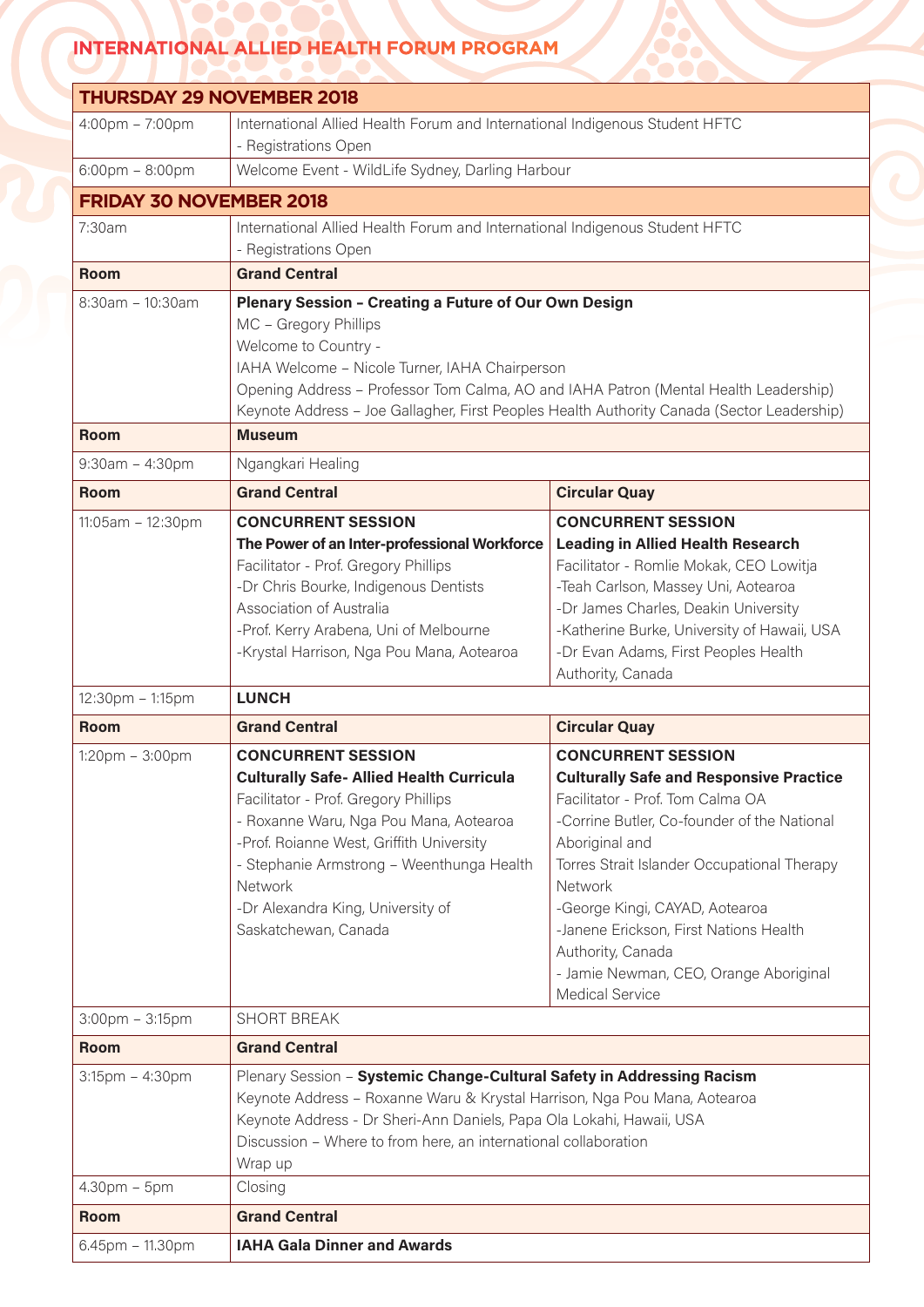## **IAHA AGM PROGRAM (may be subject to change)**

| <b>IAHA AGM PROGRAM</b><br>(may be subject to change)<br><b>SATURDAY 1 DECEMBER 2018</b> |                                                                                                          |  |
|------------------------------------------------------------------------------------------|----------------------------------------------------------------------------------------------------------|--|
|                                                                                          |                                                                                                          |  |
| <b>Room</b>                                                                              | <b>Circular Quay</b>                                                                                     |  |
| $9:00$ am – 11:00am                                                                      | IAHA Annual General Members Meeting                                                                      |  |
| <b>Room</b>                                                                              | <b>Museum</b>                                                                                            |  |
| $9.30am - 4.30pm$                                                                        | Ngangkari Healing                                                                                        |  |
| <b>POST FORUM WORKSHOPS</b>                                                              |                                                                                                          |  |
| <b>Room</b>                                                                              | <b>Martin Place Pre Function Area</b>                                                                    |  |
| $9.30am - 4.00pm$                                                                        | Basket Weaving Workshop                                                                                  |  |
| 12:30pm - 1:15pm                                                                         | <b>LUNCH</b>                                                                                             |  |
| <b>Room</b>                                                                              | <b>Circular Quay</b>                                                                                     |  |
| 1:15pm - 4:15pm                                                                          | <b>Tairongorongo</b><br>To Embrace and Embed all Senses                                                  |  |
| <b>Room</b>                                                                              | <b>Central</b>                                                                                           |  |
| 1:15pm - 4:15pm                                                                          | <b>Cultural Responsiveness Mentoring Masterclass</b><br>- Proudly Sponsored by Southern Cross University |  |